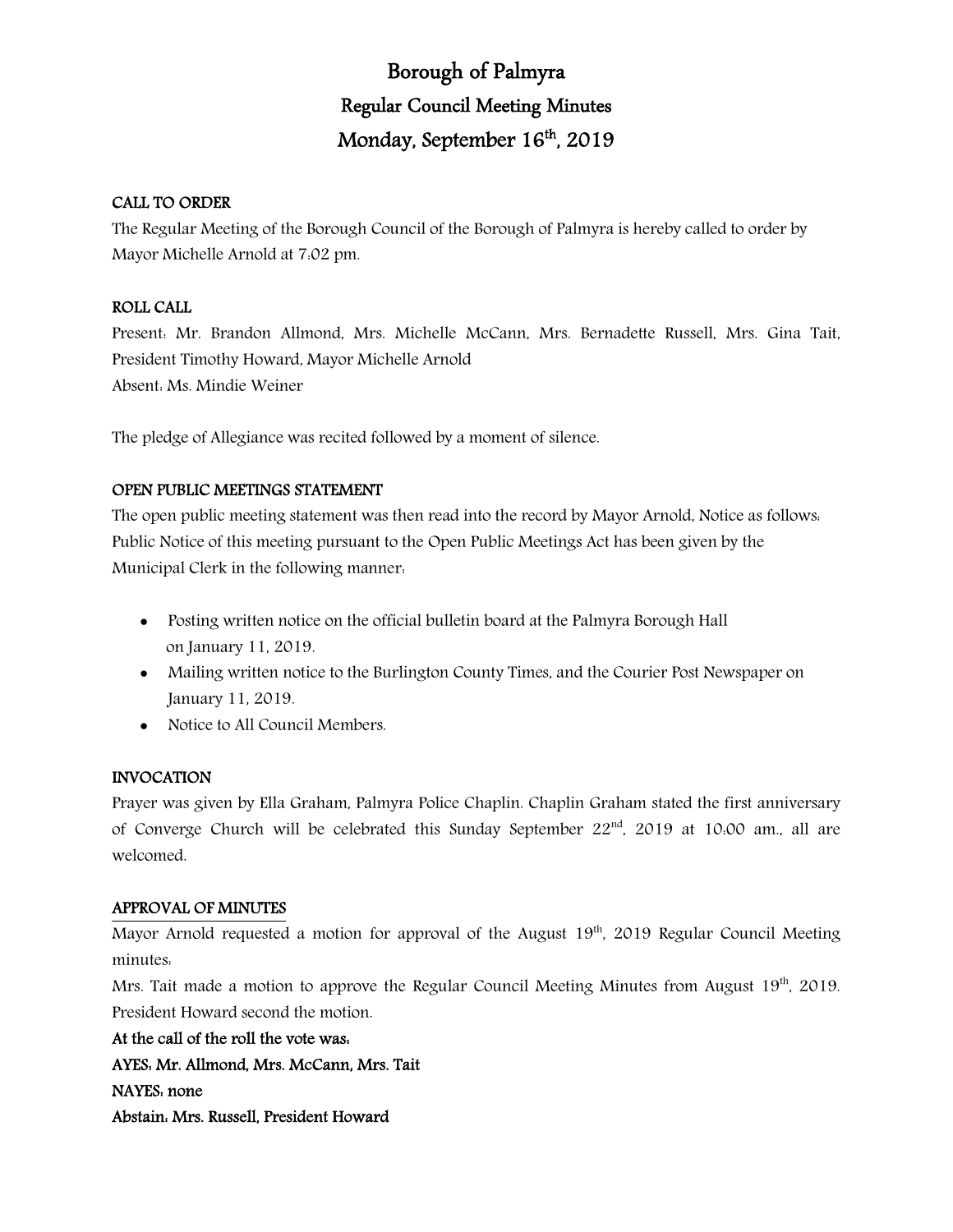Mayor Arnold requested a motion for approval of the August  $19<sup>th</sup>$ , 2019 Executive Session Meeting minutes:

Mrs. Russell made a motion to approve the Executive Session Meeting Minutes from August 19<sup>th</sup>, 2019. Mrs. Tait second the motion.

At the call of the roll the vote was: AYES: Mr. Allmond, Mrs. McCann, Mrs. Tait NAYES: none Abstain: Mrs. Russell, President Howard

#### **CORRESPONDENCE**

Mayor Arnold acknowledged the following correspondence: Letter from Balvir Singh, Freeholder Deputy Director Email received from Renee Cappetta Invitation from Elaine Mendelow for the Water Festival at Palmyra Nature Cove. Email from Cathy Fletcher, AmeriCorps, Habitat for Humanity – Neighborhood Revitalization Program Email from, NJ State Council on the Arts

### PROFESSIONAL UPDATES

William Kirchner, ERI – Mr. Kirchner indicated they put together a cost estimate for the Burlington County recreation grant for the War Memorial Park renovations. Mr. Kirchner indicated the grant application is due October 1<sup>st</sup>, 2019.

Mr. Kirchner indicated he was here to update council regarding the ongoing issues at the sewer plant. Mr. Kirchner stated everyone remembers in April we had issues at the sewer plant with some equipment which we could not service because we could not isolate it to repair it. Mr. Kirchner stated we went forward to bypass certain things and to cut into valves to get equipment taken off and repaired. When this was attempted we found another value was broken so they had to cut in another valve while the line was live. Mr. Kirchner indicated that valve did not completely shut off the flow so they had to cut in another valve to the line they were trying to repair. When all that was completed they replaced the cutters and all was functioning properly however noted that another valve was seized. Mr. Kirchner indicated the plant is running and anything that is critical has been replaced and is new. Mr. Kirchner indicted there are four valves that need to be addressed, however he believes we can make it thru the remainder of this year. Mr. Kirchner indicated with these extraordinary repairs, we included price quotes in our maintenance contract so we can get the most competitive pricing for the job. There was some additional discussion regarding the valve repairs and pricing. President Howard asked if there was any information regarding the water table and meters. Mr. Kirchner indicated we are continuing to monitor them and report back to the borough usually at the end on month. Mr. Kirchner noted the water table had drop about 6 to 9 inches the last time they monitored it.

Andrew Brewer, indicated what he needed to discuss should be in executive session.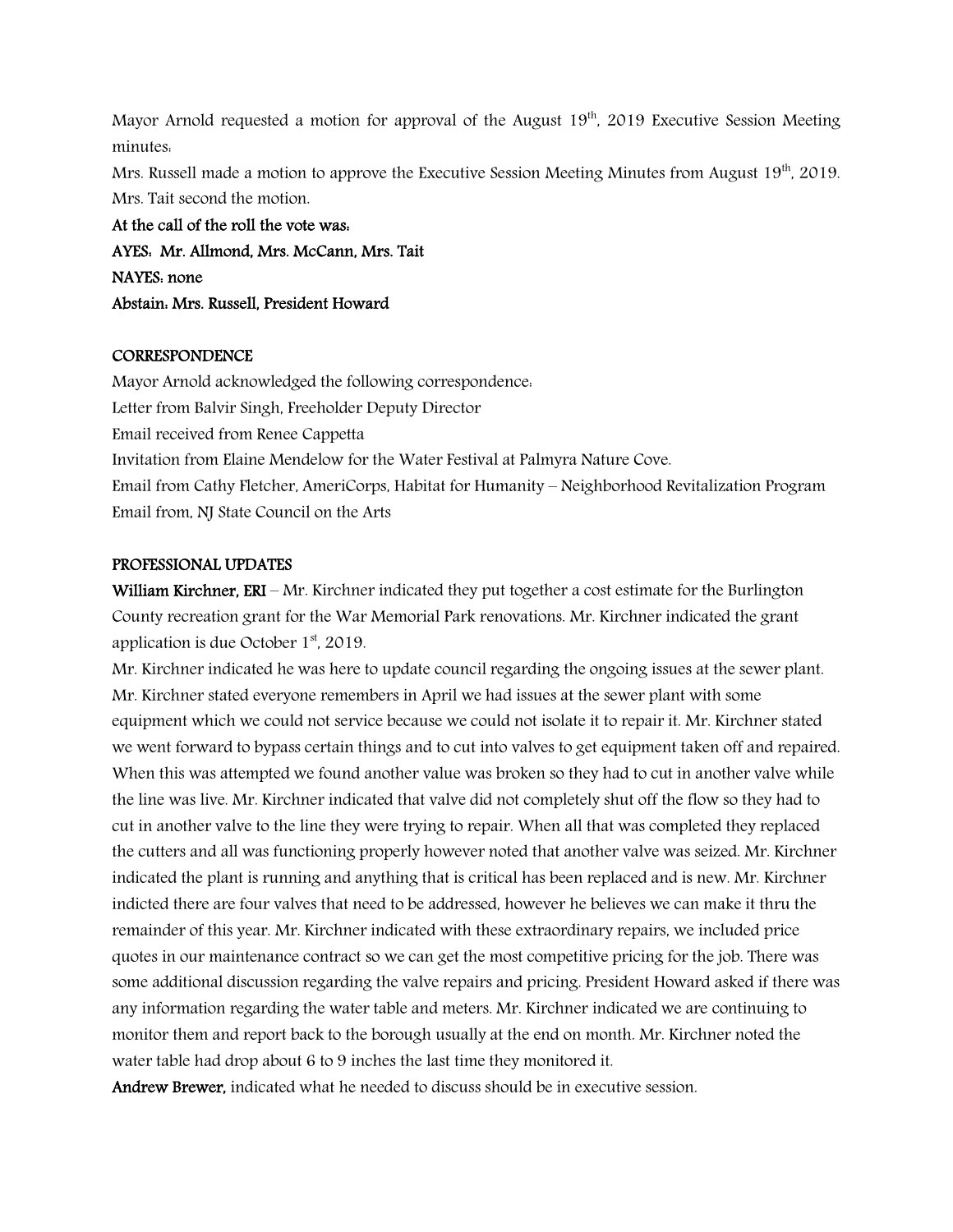### PUBLIC PORTION

Mayor Arnold asked for a motion to open the Public Portion. Mrs. Russell made a motion to open the public portion for comments. President Howard second the motion.

### All members present voted in favor of the motion

No one from the public wishing to be heard, Mrs. Russell made a motion to close the public portion, President Howard second the motion.

All members present voted in favor of the motion.

Mayor Arnold asked for a motion to approve Resolution 2019–207. Mrs. Russell made a motion to approve Resolution 2019-207, Resolution Excluding the Public from Certain Meetings pursuant to section 89 of the Open Public Meeting Act C. 231 P.L. 1975 regarding Contracts/ Negotiations. President Howard second the motion.

# At the call of the roll, the vote was: AYES: Mr. Allmond, Mrs. McCann, Mrs. Russell, Mrs. Tait, President Howard NAYES: None

Borough Council went into closed session at 7:24 pm Borough Council returned from closed session at 7:48 PM

Mrs. Russell made a motion to open to the public. President Howard second the motion.

At the call of the roll, the vote was: All voted in favor

### ORDINANCE ON SECOND READING - Public Hearing

Ordinance 2019-08, An Ordinance of the Borough of Palmyra in the County of Burlington, State of New Jersey, Amending Chapter 158, Article X of the Code of the Borough of Palmyra Regarding Signs.

### PUBLIC HEARING

Mrs. Russell explained the changes being made to the sign ordinance and clarified some questions previously asked. There was some additional discussion regarding to period of time for temporary signs. Mayor Arnold asked for a motion to open the Public Hearing. Mrs. Russell made a motion to open the public hearing for comments. Mrs. Tait second the motion

### All members present voted in favor of the motion

No one from the public wishing to be heard, Mrs. Russell made a motion to close the public portion, President Howard second the motion.

### All members present voted in favor of the motion.

Mayor Arnold asked for a motion to approve Ordinance 2019-08. President Russell made a motion to approve Ordinance 2019-08. President Howard seconded the motion.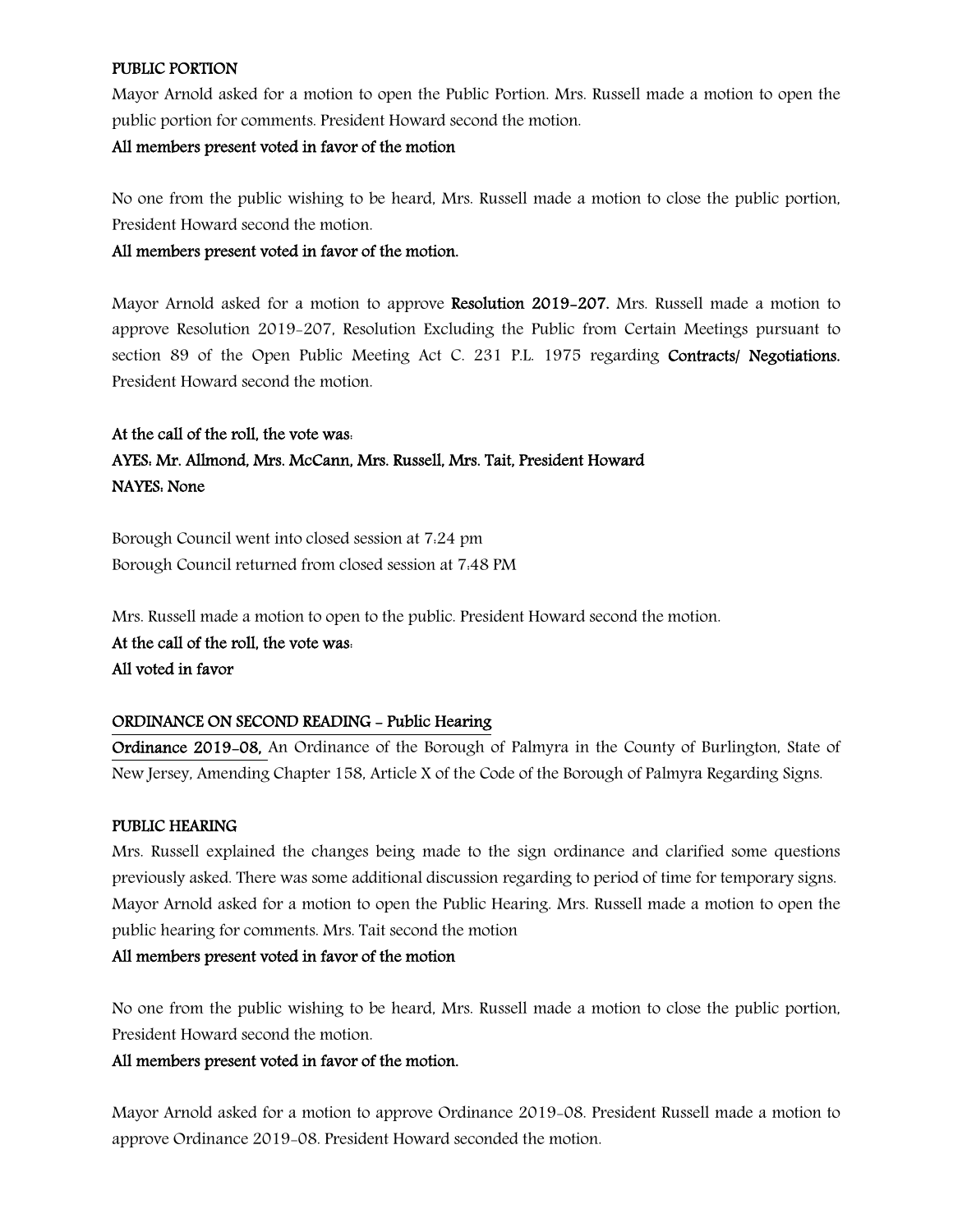# At the call of the roll, the vote was: AYES: Mr. Allmond, Mrs. McCann, Mrs. Russell, Mrs. Tait, President Howard NAYES: None

Ordinance 2019-09, An Ordinance of the Borough of Palmyra in the County of Burlington, State of New Jersey, Amending Chapter 195, of the Code of the Borough of Palmyra.

### PUBLIC HEARING

Mr. Gural indicated there were material changes which needed to be made to the ordinance at the request of the Bridge Commission. Mayor Arnold withdrew Ordinance 2019-09 at the request of Mr. Gural.

Mayor Arnold asked for a motion to introduce and approve Ordinance 2019-10. An Ordinance of the Borough of Palmyra in the County of Burlington, State of New Jersey, Amending Chapter 195 of the Code of the Borough of Palmyra Regarding the Operation of Businesses within the Borough President Russell made a motion to approve Ordinance 2019-10 as read. President Howard seconded the motion.

# At the call of the roll, the vote was:

# AYES: Mr. Allmond, Mrs. McCann, Mrs. Russell, Mrs. Tait, President Howard NAYES: None

### RESOLUTIONS Consent Agenda

Resolution 2019-208 to Resolution 2019-218 will be enacted as a single motion, if any resolution needs additional discussion it will be removed from the consent agenda and voted on separately. Mayor Arnold asked if any items which needed to be removed from the consent agenda. There were no items to be removed.

Resolution 2019-208, Resolution Authorizing the Cancellation of Taxes for a Totally Disabled Veteran Located at 601 Washington Avenue, Block 23 Lot 1 Partial Tax Year beginning August 8<sup>th</sup>, 2019 Resolution 2019-209, Resolution Authorizing the cancellation of certain Reserves Identified in the 2018 Audit in the amount of \$3,064.60

Resolution 2019-210, Resolution Approving the Request for Release of Performance Bond Guarantee for Wawa, Inc.- Trash Enclosure Improvements at Store #460 Block 26, Lots 10,11,11.02, 600 Cinnaminson Avenue per recommendation of Borough Engineer.

Resolution 2019-211, Resolution Authorizing the Award of a Contract to Axon Enterprise, Inc. Per the Quote in the Amount of \$19,811.70, a Capital Purchase exceeding \$15,000.00, for Equipment for the Palmyra Police Department

Resolution 2019-212, Resolution Appointing Danielle Lippincott as Tax Search Officer for the Borough of Palmyra

Resolution 2019-213, Resolution Appointing Helen Dixon as a Substitute Crossing Guard for the Borough of Palmyra Effective September 16<sup>th</sup>, 2019

Resolution 2019-214, Resolution Authorizing Borough of Palmyra to Become a Member of the Burlington County Coastal Communities Coalition.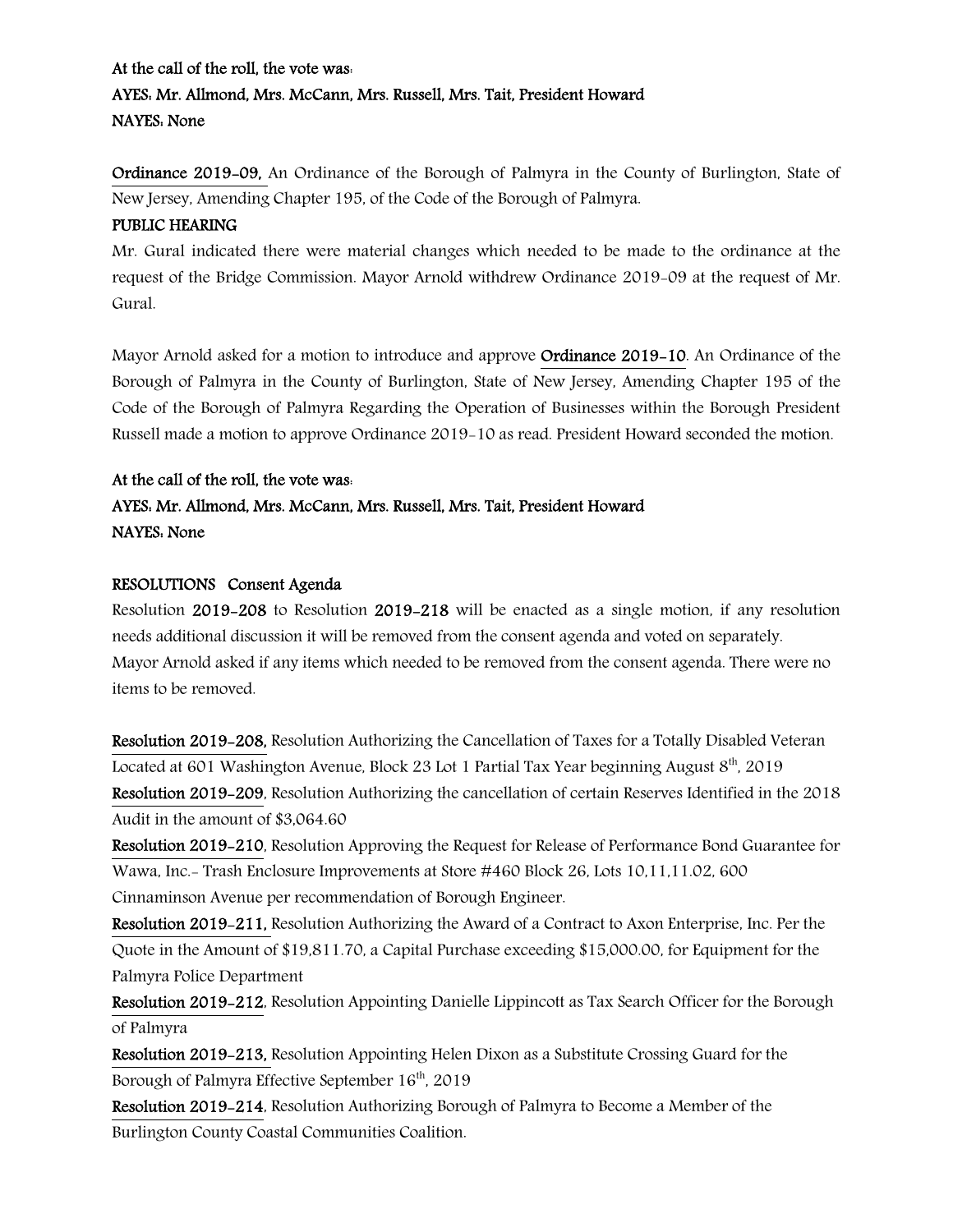Resolution 2019-215, Resolution Authorizing the Mayor to apply to the County of Burlington for Municipal Park Development Program Funds and to sign and execute any required documents, agreements thereto with the County of Burlington for approved funds.

Resolution 2019-216, Resolution Authorizing the Land Use Board of the Borough of Palmyra to Undertake a Preliminary Investigation as to Whether the Property Commonly known as Block 80 Lot 6 is an Area in Need of Redevelopment in Accordance with the Procedures of the Local Redevelopment and Housing Law, and to Provide Recommendations to the Mayor and Council of the Borough of Palmyra thereon.

Resolution 2019-217, Resolution Authorizing the Award of a Contract to Advanced Electronic Design, Patrol PC per the Attached Quote in the Amount of \$25,648.75 for a Capital Purchase in an Amount Exceeding \$15,000.00 for 5 Patrol PC Rhino Tab in-car Computers.

Resolution 2019-218, Resolution Authorizing the Payment of Bills for the Month of September 2019 In the Amount of \$1,863,472.51

Mayor Arnold asked for a motion to approve the consent agenda Resolution 2019-208 thru Resolution 2019-218. Mrs. Russell made a motion to approve Resolution 2019-208 thru Resolution 2019-218. Mrs. Tait seconded the motion.

At the call of the roll, the vote was:

AYES: Mr. Allmond, Mrs. McCann, Mrs. Russell, Mrs. Tait, President Howard NAYES: None

### MOTION TO APPROVE TREASURER'S REPORTS

Mrs. Russell made a motion to approve the Treasurer's Report for August 2019. President Howard second the motion.

At the call of the roll: AYES: Mr. Allmond, Mrs. McCann, Mrs. Russell, Mrs. Tait, Ms. Weiner, President Howard NAYES: None

### COMMUNITY SPOTLIGHT

Mayor Arnold noted the dedication of Chief Payton I Flournoy, Sr. Park was spectacular everyone indicated how nice it was. Mayor Arnold then presented the banner from the park dedication to the family of Chief Flournoy. Ms. Celeste Flournoy thanked everyone and the Borough for all that was done and indicated how truly wonderful the entire day was.

Mayor Arnold stated the Town Wide Yard Sale was held this past Saturday with over 100 households participating. Mayor Arnold read an email received from Mrs. MacAfee regarding a lemonade stand he set up during the yard sale where he raised over \$130.00 to donate to "PAWS".

Mayor Arnold indicated the Bread of Life Block Party Celebration was held yesterday and was very well attended.

Mayor Arnold noted the 2<sup>nd</sup> Annual Pancake Breakfast at Sacred Heart Church will be held on September 22nd. 2019 from 8:30 am to 12:30 pm.

The Strides against Sepsis Walk will be held on September  $28<sup>th</sup>$ , 2019 at the Legion Field sign up begins at 7:30 AM.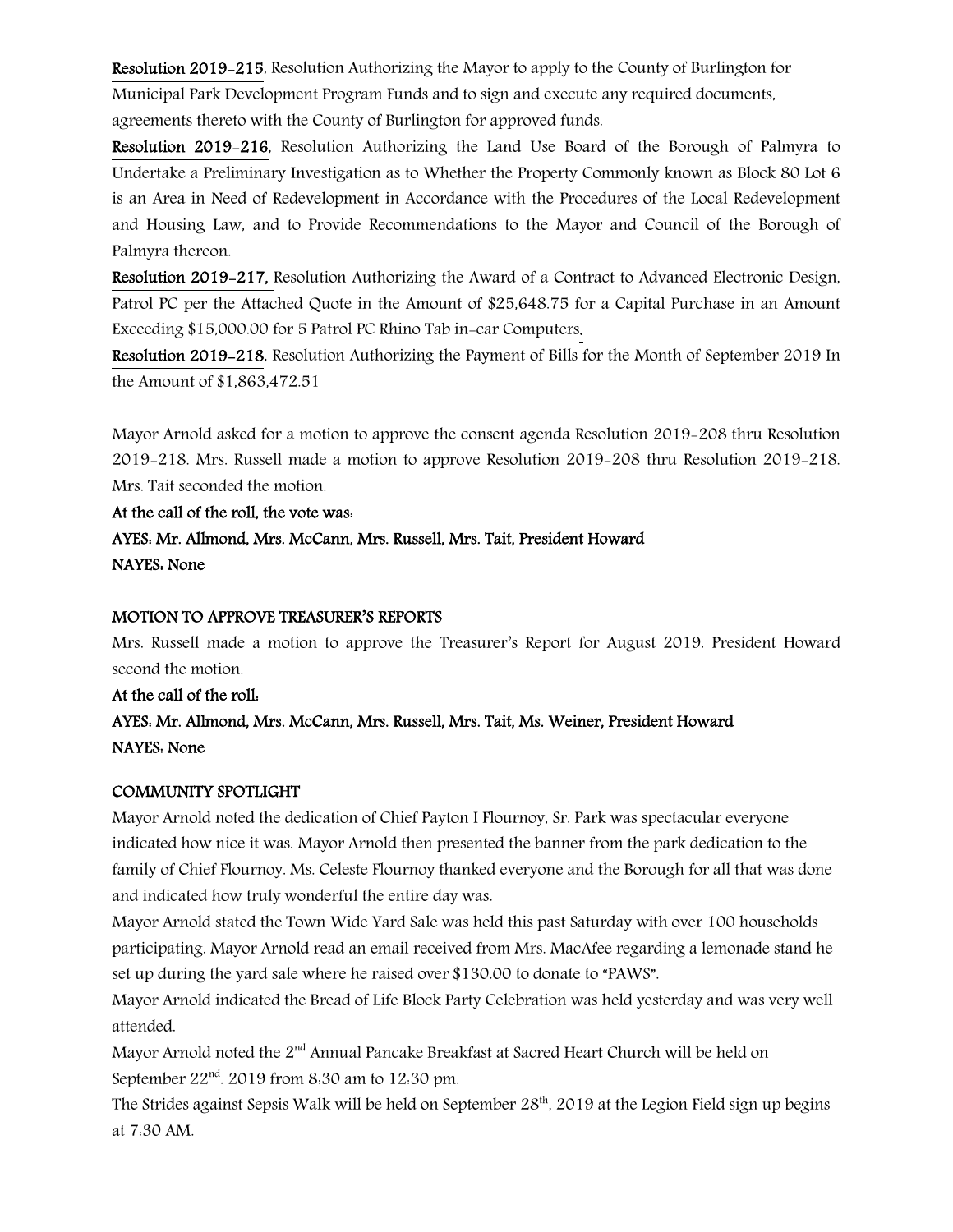The Independence Fire Company will be hosting a "Craft Beer Fest" from 1:00 pm to 5:00 pm on October 5<sup>th</sup>, 2019 at the Fire House.

Mrs. Russell noted PHSFEE's "Casino Night will be held on October 5<sup>th</sup>, 2019 also.

Mrs. Russell stated the PIA Porch Fest was held on Saturday and was a great success.

Mrs. McCann stated "Back to School Night" will be held on Wednesday for Middle School and at Charles Street on Thursday.

### PUBLIC REMINDERS

Mayor Arnold asked everyone to be aware of Crosswalk Safety. Mayor noted you cannot park within 50 feet of stop sign, within 10 feet of a fire hydrant, within 20 feet of the driveway entrance of a fire station, or on a crosswalk. Mrs. Tait asked if that could be the, did you know…. for this week.

### DISCUSSION ITEMS

# NEW Business

Mayor Arnold noted the Farmers Market would be returning on September  $19<sup>th</sup>$ , 2019.

Mr. Gural indicated Mr. Gerkens filed our application for the Opportunity Zone Challenge Program Grant.

Mr. Gural indicated the Snow removal and salting/brining request from Riverfront needed to be discussed in closed session.

Mayor Arnold noted the open Electrical Sub-Code Official position in the Borough. Mr. Gural noted we are currently working with other municipalities sub-code officials until we get someone hired. Mr. Gural stated Danielle Lippincott, our Tax Collector has request to attend the Tax Collector's meeting at Tropicana Hotel during the NJLM Conference. The request is for two nights stay at the hotel for \$117.00 per night. Borough Council agreed.

Mr. Gural indicated some Maple tree Saplings were to be donated to the Borough by a resident of the Borough. Mr. Gural indicated he would speak to Mr. McGill to see if they arrived and would get back to council.

Mr. Rosenberg stated the Borough was named in a motion in the Matter of the Estate of Thomas J. Kelleher, Mr. Rosenberg noted in his opinion the Borough does not need to take any positon currently. Mr. Gural stated any comment posted on any Facebook page or on any other social media by a Borough Official or an employee, regarding the Borough, becomes an OPRAable document. Mr. Gural indicated a screen shot of the comment is needed and have it available for OPRA requests. If requested it has to be produced.

Mr. Gural indicated on our Facebook page we either have to allow all comments or prohibit all comments. Mr. Gural indicated we will be hiding all comments as we can no longer pick which to hide or show. Mr. Gural noted if Borough Council felt differently then we need a policy from the governing body indicating how they wished to handle comments. Mr. Rosenberg will work on a disclaimer for the website and our Facebook Pages.

Mr. Gural indicated Marie and Mayor Arnold will be attending the Transform South Jersey Community Heart & Soul Workshop on September  $20<sup>th</sup> 9-12$  pm. Mrs. Russell indicated the need for five people to attend. Mr. Gural noted there were several sessions. And the information was contained in council's packet.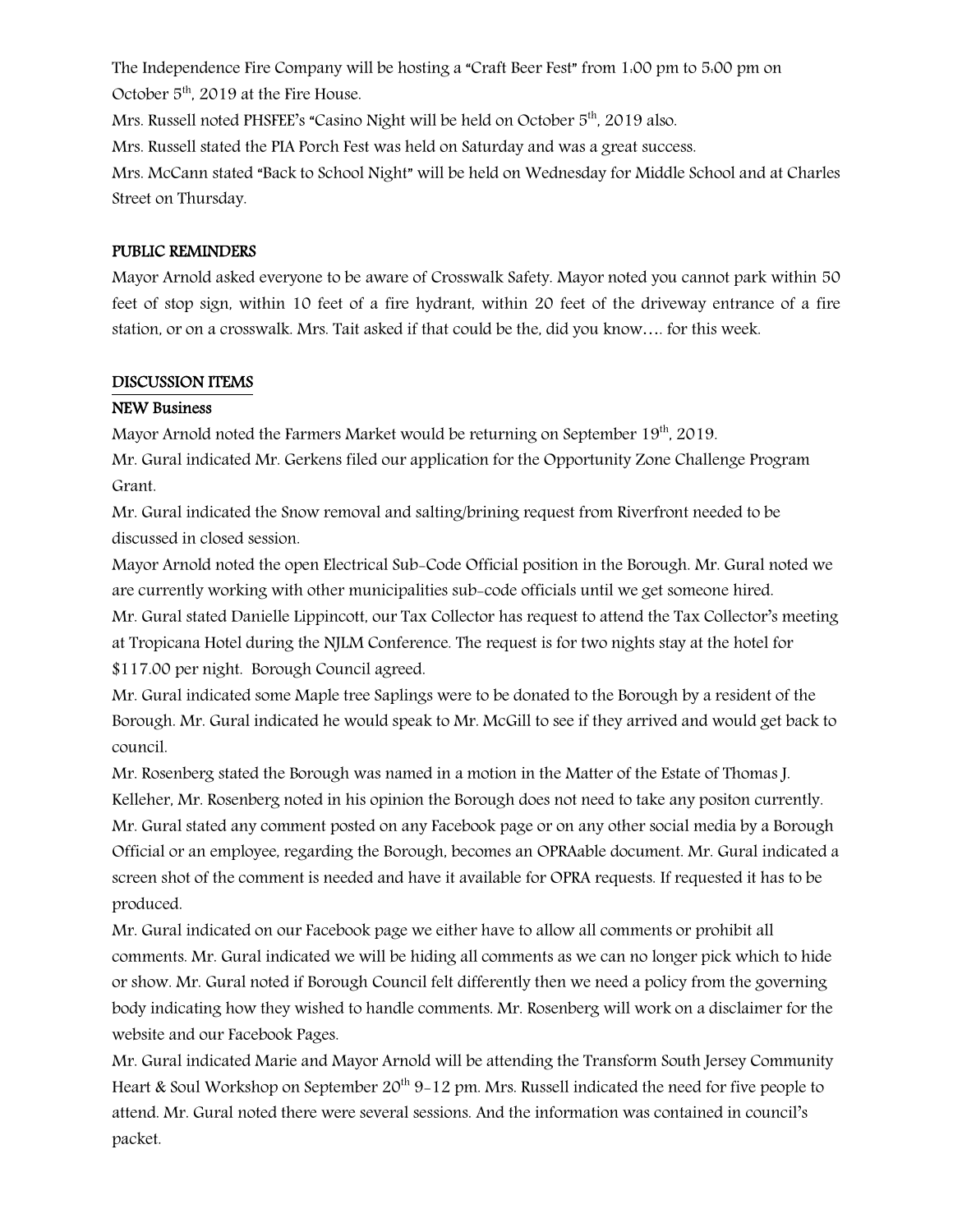Mr. Gural stated we are all signed up for the Downtown New Jersey program.

Mr. Gural indicated he will be having a meeting with Public Works staff regarding their work hours. Mr. Rosenberg stated we received a request for the Borough to sign off on an Affidavit of consideration for use by seller and seller's residency certification exemption forms. Mr. Rosenberg indicated the property noted was sold to Devece & Schaffer by deed in 1980, however the deed was never recorded at the County. Mr. Rosenberg indicated he would like to see how the sale was completed and how it was authorized for sale. Mr. Rosenberg indicated he would like to find out from the tax collector who has been paying taxes on the property over the last 40 years. Mr. Rosenberg indicated he would like to hold this until more information can be obtained. There was some additional discussion and council agreed we would wait for additional information.

Mr. Gural indicated the Gmax text was completed on the soccer field for concussion prevention. The test indicates the field is passing, however there are two areas which need some extensive work. Mr. Gural noted those replacements could cost upwards of six figures. Mr. Gural indicated those replacements will have to be done from the capital budget next year. Mr. Rosenberg inquired about the class action law suit that was pending. Mr. Gural indicated he did not know. Mr. Rosenberg asked if JIF will make us make the repairs. Mr. Gural indicated it should be done for the safety of our children. Mr. Gural explained the need for security deposits for Borough Facilities Usage (Parks and Fields) Mr. Gural indicated we currently charge security deposits in the community center, however not on the fields, concession stand, or band shell. Mr. Gural noted this must be taken into consideration with the changes to the parks usage ordinance. President Howard indicated they would address it their discussions regarding the field usage policy and would hope to have something to council for their consideration by years end and they would like for it to be in place in the New Year.

#### Old Business

Mayor Arnold indicated she is working with Tony's Barber Shop regarding the mural and gathering information from the businesses.

Mr. Gural indicated we should have the landscaping proposal for the intersections from ERI by the next meeting.

Mayor Arnold indicated she had no additional information regarding the Burlington County - Residential Energy Aggregation Program. Mayor Arnold indicated she would find out and get back to council. Mrs. Tait asked why it is different than last time.

Mr. Gural indicated a meeting is scheduled for this Friday regarding the downtown parking and parking lot.

Mr. Gural and council discussed the water coolers proposal for the four locations, Boro hall, public works, police station and community center. Mr. Gural explained the unit types and installation. Mr. Gural indicated the company will be doing a pre-installation visit soon. Mrs. McCann asked if that meant we would not be ordering water bottles anymore. Mr. Gural indicated we will still order some but we are hoping to drastically reduce the amount.

Mayor Arnold stated how nice the new banners look on Broad Street. Mayor indicated what she would like to do with the old banners is identify them as surplus and either give them away or sell them. Mr. Gural noted we will have a resolution for that at the next meeting.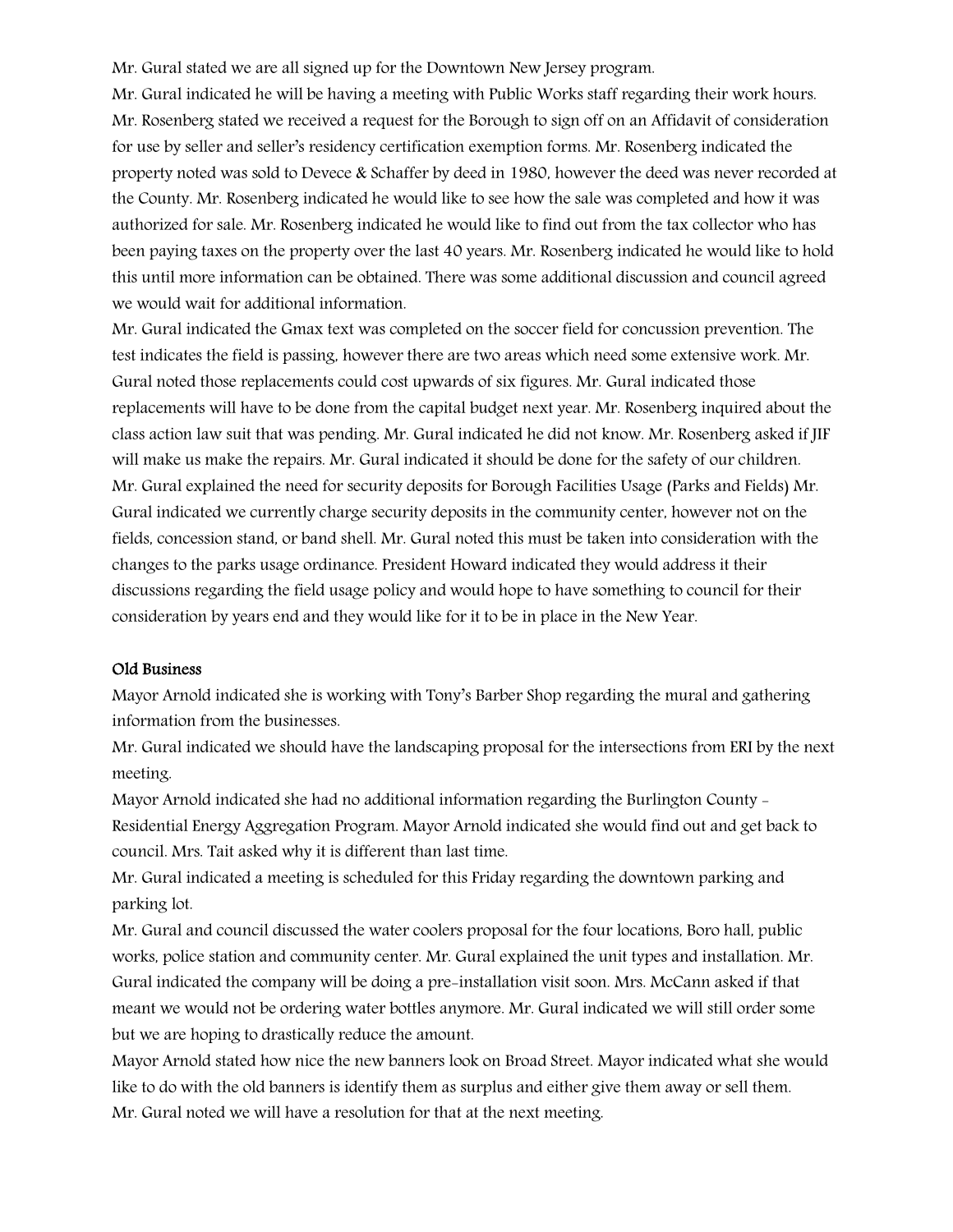Mr. Gural indicated the only decoration we have are the snowflakes. The old decorations that were along the railroad are gone. Mr. Gural stated if council wished to do something now is the time. Mrs. Russell indicated we need to look at the lighting on Borough Hall, it needs to be replaced.

### ADMINISTRATOR'S REPORT

Mr. Gural indicated the efforts of Stock Development Group far exceeded anything that has been done in the past. Mr. Gural indicated Mr. Stock and one of his engineering firms met with Mr. Kirchner today to review the capacities and technical requirements for sewer capacity plant and other utilities. Mr. Gural noted they also completed a drone fly over of all of the properties for elevation plans. Mr. Gural indicated they are working on fixing the letter in intent with the DEP which identified the wetland delineation on the property. Mr. Gural indicated they have created a secure website so that documents can be transferred back and forth, they have spent a lot of money and they are not done. Mr. Gural indicated the 620-622 Highland Ave Redevelopment Project has been discussed. Mr. Gural stated he would let council know when the next issue of Did You Know is available.

Mr. Gural indicated the Practices Inventory for 2019 is due by October 30<sup>th</sup>, 2019, he indicated Ms. Condo is currently working on it and it is almost complete. Mr. Gural indicated it has 53 questions this year.

Mr. Gural stated the JIF Elected Officials Liability Seminar will be on Thursday, December 5<sup>th</sup> at O'Connor's, he noted it is normally in March but the next session held in March is being held in Vineland.

Mr. Gural stated all those who are attending the 2019 Brownfields Training Conference please get the additional information requested to Ms. Condo.

Mr. Gural stated Mr. Roun's, who has been rice noticed and requested open session conversation, last day of employment is September  $26<sup>th</sup>$ , 2019. Mr. Gural noted due to HIPPA requirements the details cannot be discussed. Mr. Rosenberg agreed.

Mayor Arnold stated she spoke with the pharmacist at Palmyra Pharmacy and he indicated that if you do not have the proper disposal can for syringes you can place them in closed plastic bottles which can then be placed in the regular trash for disposal.

Mayor Arnold indicated she will be looking into pricing for a banner backdrop system for the Bandshell.

### COMMITTEE REPORTS

Mrs. Russell – Construction- Shade Tree Liaison – Mrs. Russell indicated the things regarding her committee have already been covered. Mrs. Russell indicated everyone participated in the dedication of the Chief Payton I Flournoy Park and it was a wonderful event.

Mr. Allmond –Communications and Public Relations Committee- Mr. Allmond indicated he will be sending out emails later this week soliciting information for the next edition of the Borough Newsletter.

Mrs. Tait – Public Safety Committee, Board of Education, Public Events- Mrs. Tait stated, she and the public safety committee will be meeting next week.

Mrs. McCann - Administration and Finance- Ms. McCann stated the Admin and Finance committee will be meeting in the next few weeks.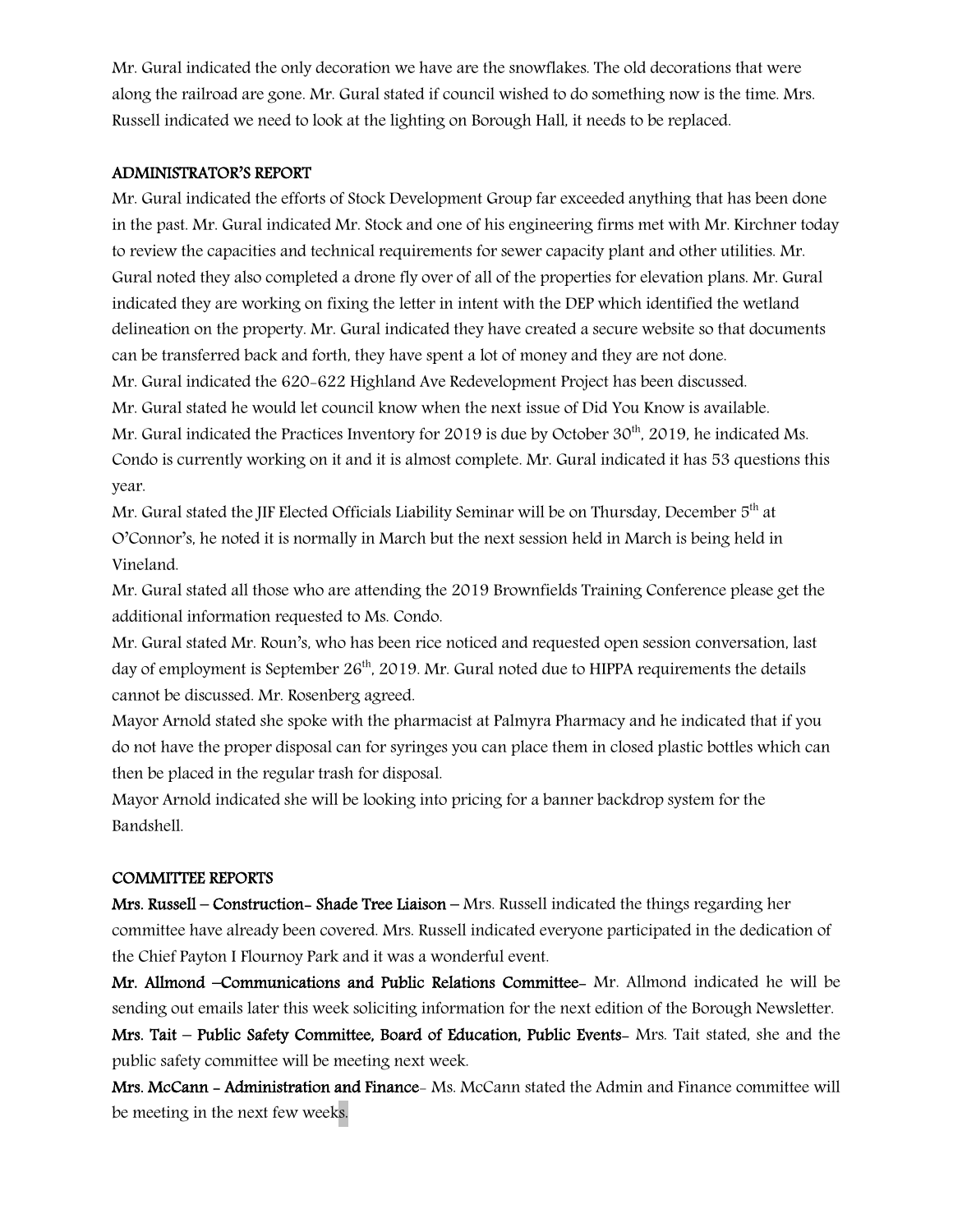### President Howard – Youth and Recreation, Public Building, Grounds and Parks, Public Works & Sewer–

President Howard indicated we have already covered the field/ concussion report and noted his committee will be meeting next week.

Mayor Arnold stated the policy regarding the use of our parks and recreation areas needs to be looked over again. Mayor Arnold indicated there was an event over the weekend, a very nice event, however the park was not cleaned up, the trash cans were overflowing and trash was left on the ground. Mayor Arnold stated in the trash was empty beer cans and noted, no alcoholic beverages are permitted in Borough Parks. Mayor Arnold stated it is the responsibility of the users to make sure the park is put back the way they found it, so others can enjoy it also. Mayor Arnold stated she received complaints from some who attended the event that there was drinking in the park during the concert. Mrs. Russell inquired if those issues were not addressed in the usage form. Mr. Gural indicated not currently as there is no means to make the responsible party come back and clean it up, we have no security deposit to utilize so all we can do is call public works to clean it up. Mayor Arnold noted there are comments which address behavior in Borough parks in our code under chapter190-6. President Howard indicated his committee will look at it and get back to council.

Mayor Arnold stated Mrs. Tait and President Howard participated in the Brownfields Conference in Chicago and have signed up for the conference in Los Angeles in December. Mayor Arnold stated she did not see the need for both of them to attend this conference as the information from the Chicago conference was not shared. President Howard indicated information was shared at our meetings and pamphlets were brought back and disseminated to the governing body. There was additional discussion regarding who should attend and the length of time since the last conference, additional information being forwarded to the governing body and the changing redevelopment environment.

#### PUBLIC PORTION

Mayor Arnold asked for a motion to open the Public Portion. Mrs. Russell made a motion to open the public portion for comments. President Howard second the motion.

### All members present voted in favor of the motion

Mr. Wright – Washington Avenue- Mr. Wright indicated he was here to speak about a code of the Borough of Palmyra, 158-108 regarding Trailers, campers and boats. He stated he understood, not being able to live in the trailer or conduct business out of it or have it in your front yard but he did not understand why trailers that are 21 ft. or more in length could only be parked on the property in the confines of a building only. Mr. Wright indicated he owned one in the past and would like to buy another but this code gives him pause. Mr. Wright indicated the code has been around for some time and he feels it is outdated, noting the code enforcement officer informed him of this rule. Mr. Wright indicated he had spoken with other close municipalities and they indicated they have nothing of this sort on their books. He asked if council would take a change into consideration and how the process goes to change it. Mr. Wright noted a motor home can be 45ft or over. There was some discussion and Mrs. Russell indicated she would have her committee look into it.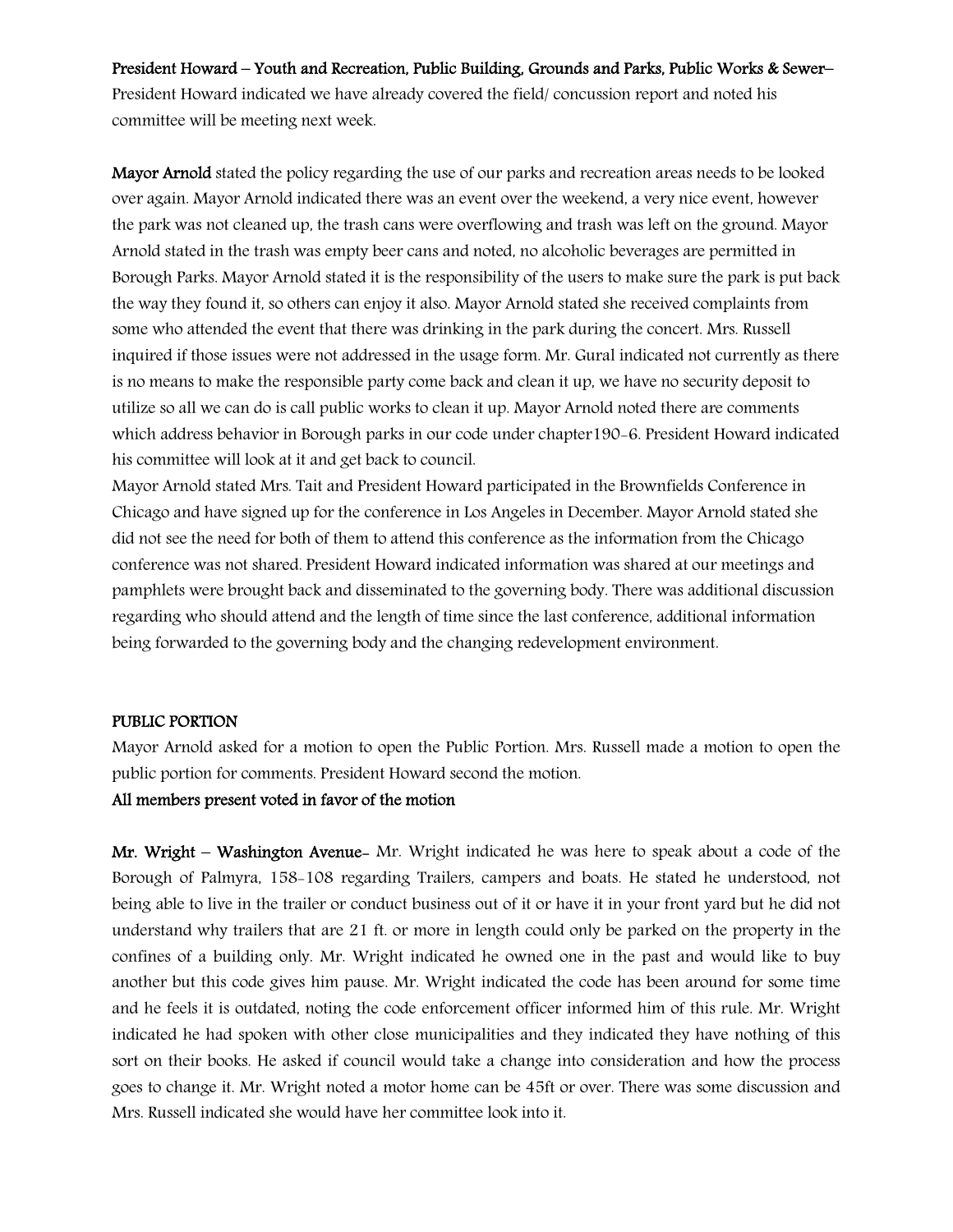Mr. Cantor – Washington Avenue – Mr. Cantor noted the tax collector should send out bills before sending delinquent notices. Mr. Cantor also thinks the ordinance regarding trailers and camper needs to be changed. He noted he holds nothing against the code enforcement office as he is doing his job. He noted the code indicated you can't put a fence in front of the trailer if parked in your yard, but the barrier needs to be live trees. How can you drive thru live trees? A suggestion was to put them in pots and roll them out of the way. The ordinance needs a change.

Mrs. Furrer- Harbor Drive – Mrs. Furrer stated as you move forward discussing changes to the parking ordinance of the Borough of Palmyra, keep in mind that there is no real handicap parking on Broad Street and Cinnaminson Avenue. Mrs. Furrer noted if the committee needed any information, she has contacts in Trenton. Mrs. Furrer also noted that she believes that snow needs to be removed for people with disabilities so that they are able to move about the town.

No one from the public wishing to be heard, Mayor Arnold asked for a motion to close the public portion. Mrs. Russell made a motion to close the public portion, Mrs. Tait second the motion.

# All members present voted in favor of the motion.

Ms. Robinson– PHS Student Representative – Ms. Robinson stated school has started and fall sports are in full swing. The girl's team just beat Riverside 7-0. Mrs. Robinson indicated the football team has already had two games. Mrs. Robinson noted "Back to School Night" is coming on Tuesday and Wednesday and the first student council meeting of the year was held and they have been looking for interested students to replace them next school and to determine what can be done with this connection between the Borough of Palmyra and the Palmyra High School student body.

Mayor Arnold asked if there was any additional business for executive session. Mr. Gural indicated yes regarding Negotiations, Unfair Labor practices

Mayor Arnold asked for a motion to approve Resolution 2019–219. Mrs. Russell made a motion to approve Resolution 2019-219, Resolution Excluding the Public from Certain Meetings pursuant to section 89 of the Open Public Meeting Act C. 231 P.L. 1975 regarding Negotiations, Labor Practices. President Howard second the motion.

At the call of the roll, the vote was: AYES: Mr. Allmond, Mrs. McCann, Mrs. Russell, Mrs. Tait, President Howard NAYES: None Resolution 2019-219 was approved

Borough Council went into closed session at 9:18 PM

# Closed Session Borough Council returned from closed session at 9:41 PM Mrs. Russell made a motion to open to the public. President Howard second the motion. All voted in favor of the motion.

Mayor Arnold asked for a motion to adjourn.